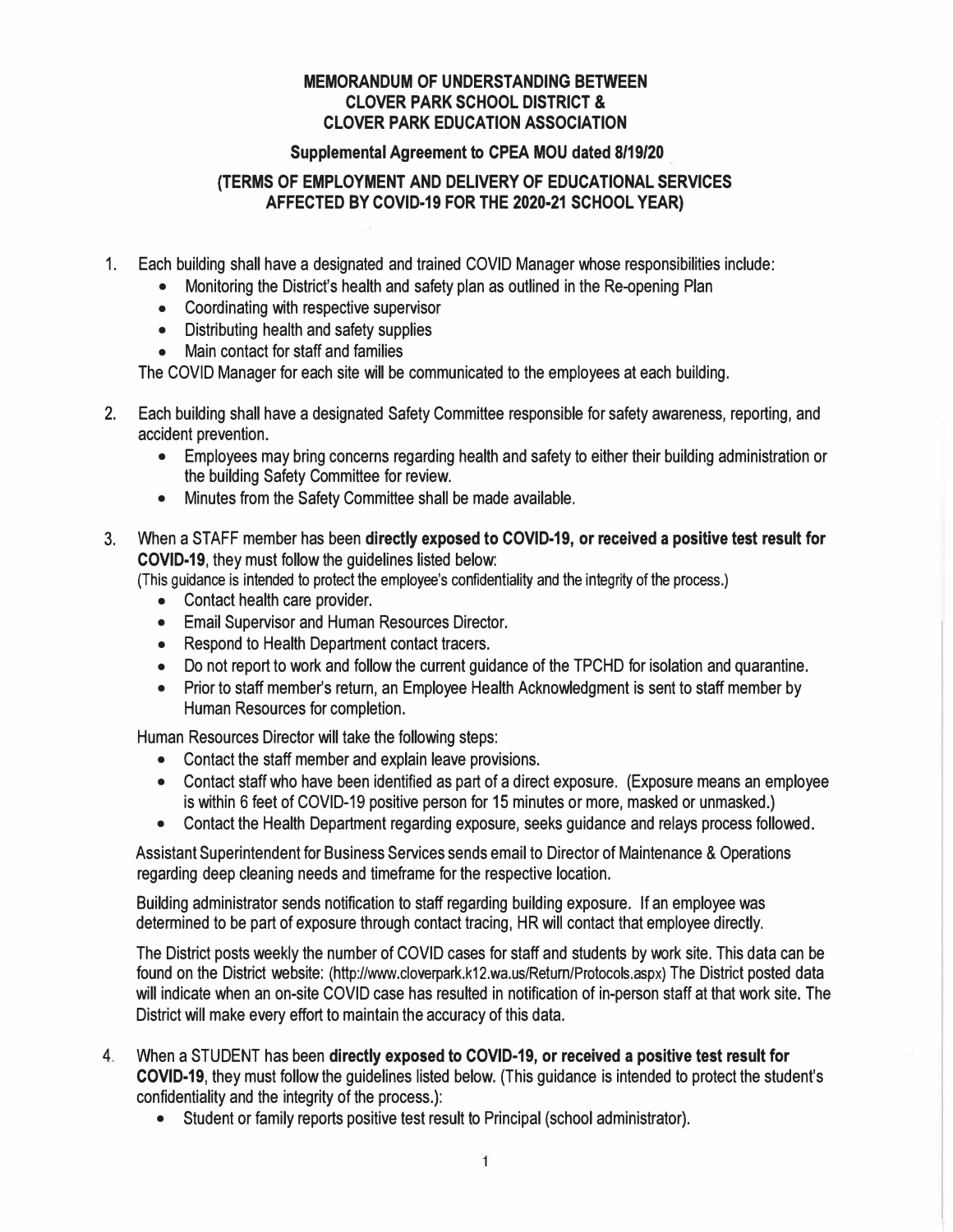- Student Services is promptly informed by Principal using the Reporting Information Form (or informs Principal if Student Services contacted directly).
- Student Services Director contacts the Health Department regarding exposure, seeks guidance and relays process followed.
- 
- 
- Student Services sends email to Council identifying that there is a positive case and location.<br>• Student Services Director notifies Human Resources Director, if staff were involved in exposure.<br>• Assistant Superintenden
- District Lead Nurse will work with the assigned School Nurse (RN) to work with student/family to complete the COVID-19 Student Attestation Form to Return to School.
- School nurse will inform building administrator of the return to on-site learning date for each student.<br>• If needed, the Director of Community relations will work with the building administrator and the council
- level supervisor to inform staff and families.
- 5. **Personal Protective Equipment (PPE)**  The District shall provide appropriate PPE meeting L&I risk requirements and training. Employees who must perform tasks that cannot be accomplished with physical distancing, such as diapering, feeding, and other services will be provided appropriate PPE.
	- $\bullet$  PPE is provided to staff members whose job duties put them at greater risk of contracting COVID-19. The type of PPE provided depends on the job duties and the risk of contracting the virus. This document explains the different types of face coverings and PPE provided by the district. Some PPE is harder to secure due to limited supplies. Included links in this document offer guidance on reusing
	- -
	- PPE may include the following (dependent on the task):<br>- Nitrile Gloves Health room staff who work closely with students should wear gloves.<br>- KN95 Masks Masks to be used when the COVID-19 transmission risk is in the
		- Face Shields Used by health room staff and can be used by other staff in addition to a facial covering. Face shields can be reused and should be sanitized by cleaning them with sanitizing wipes. Wearing face shields without a facial covering does not offer as much protection, but can be used alone in the following situations:
			- a. Has a disability that prevents them from comfortably wearing or removing the covering
			- b. The person has a respiratory condition or trouble breathing
			- c. The person is deaf or hard of hearing and use facial and mouth movements to communicate
			- d. A person has been advised by a medical, legal, or behavioral health professional that a face covering may pose a risk for them
			- e. Teachers or other staff may use face shields during speech therapy, demonstrating
		- Gowns/Coveralls Used by health room staff and other staff who are in close contact with others who aren't wearing a mask and may come in to contact with bodily fluids. Gowns can be reused during the day if they aren't soiled or torn in any way. They should be carefully removed
	- and put back on if they will be re-worn during the day.<br>• Employees shall be trained in the use of appropriate PPE.<br>• COVID manager is the resource for additional PPE needs.
	-

# **6. COVID-19 Safety Guidelines for District Staff**

To minimize the risk of transmitting COVID 19, all District staff will be required to adhere to the following: • **Masks (snug fitting) must be worn at all times** when not in a designated individual work space. (If

you do not have a mask, please let your supervisor know and they will provide one.) Plastic face shields or bandanas that are open at the bottom are not appropriate masks to prevent the spread of the virus. Please keep your mask covering your mouth and nose.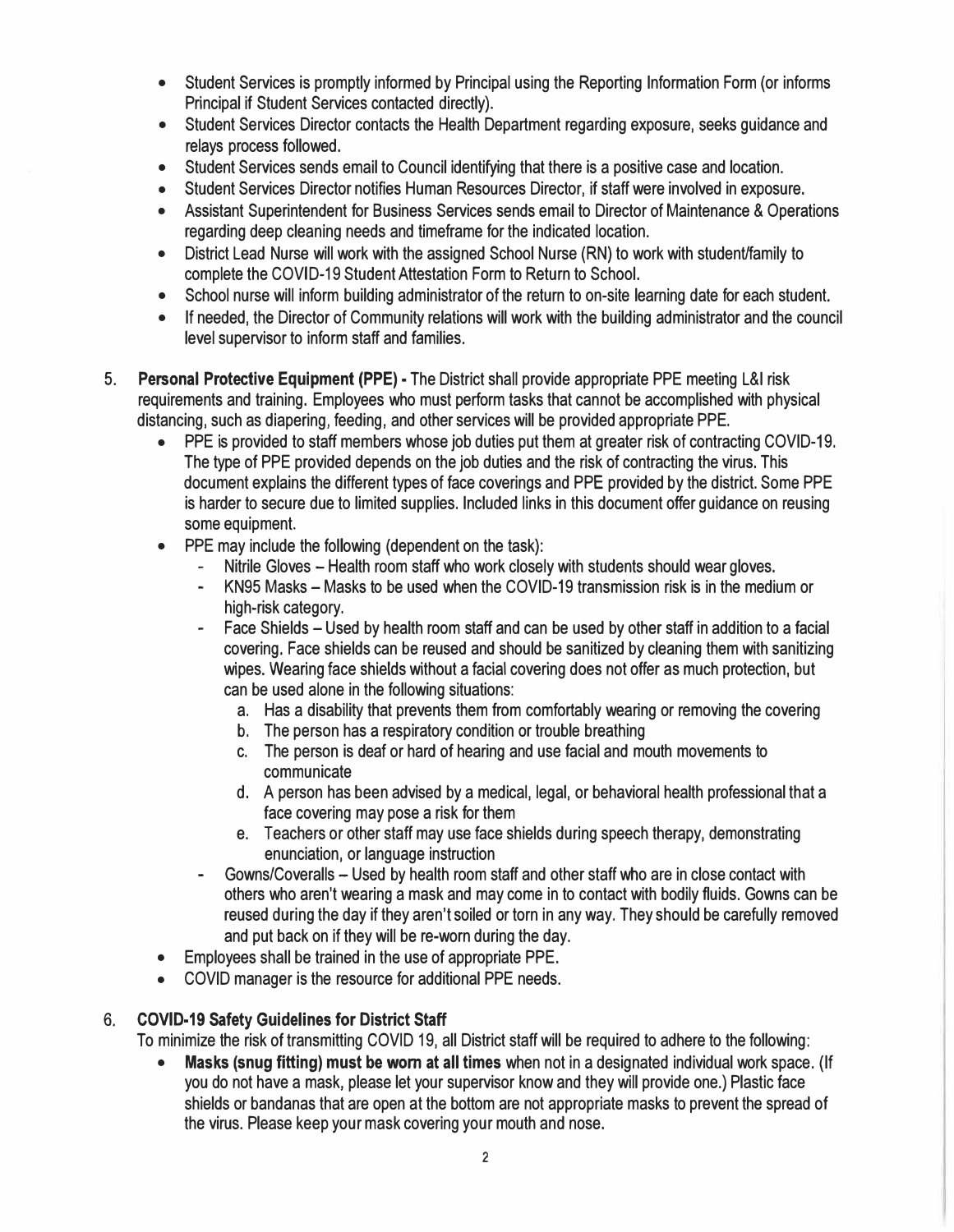- **Avoid multi-person** face-to-face projects/interactions whenever possible. Move to virtual meetings or
- Maintain 6-foot social distance whenever possible when interacting with anyone. This includes staff
- who work outside.<br> **"Wash your hands" often** or use hand sanitizer. (Hand sanitizer is available to departments and buildings on request.)

### **7. Physical Distancing & Signage:**

- Capacity for students and staff in any facility and/or classroom shall be limited by physical distancing requirements of at least 6 feet between all students and staff. It is understood that this may limit the number of students in a classroom, or facility at any given time and may require alternative scheduling.
- $\bullet$  The District will determine the number of students that may be in a classroom or other facility while observing physical distancing. The District will follow all TPCHD and Department of Labor and Industries guidelines regarding maximum capacity maintenance levels and social distancing requirements. Maximum occupancy of students, while maintaining appropriate social distancing for students and staff, shall be posted on all classrooms. Staff with concerns should report concerns in a timely fashion to the building's COVID manager.
- Floor markings and directional arrows will be used to guide foot traffic to minimize contact between students. Signage and markings will be posted throughout all buildings. Transition times for classes
- For all grades, bathroom visits will be scheduled by the classroom teacher to ensure that a limited number of students enter the bathroom at one time. Water fountains will be turned on for bottle filling or bottle fillers will be available. Bottled water will be provided for all students on days with high
- Signage will be posted in multiple places at a site reminding about things such as proper hygiene,<br>how to properly clean and disinfect, staying home when sick, how to safely cough and sneeze, etc.
- 
- Students will be provided with a safe space to store essential items brought to school.<br>• Personal items (stuffed animals, etc.) will not be allowed in school. At the secondary level, lockers will not be issued or used until the local Health Department recommends the safe congregation of individuals. No classroom supplies will be shared. Portable hand sanitizer stations will be placed in
- the school buildings. All staff and students will be required to check their temperatures at home every day before coming to school. Staff and students will be required to complete daily attestations to certify that they are healthy enough to be in the building that day. • Consistent with OSPI guidelines, students are expected to wear masks at school except those
- students who meet the exemptions in the Governor's proclamation. Students refusal to wear a mask will be dealt with on a case-by-case basis and administrators will respond appropriately to such refusal. The parties agree that the removal of a student in relation to mask wearing will be a reaction to public health and safety requirements and will be compliant with all student discipline laws and regulations.

# **8. Cleaning & Disinfecting Facilities**

- Certificated staff will be provided with necessary cleaning supplies for their workspace. Non-custodial staff are not required to clean or disinfect as a regular part of their daily work duties, but are encouraged to wipe down high touch areas, tables, or desktops as needed and consistent with regular
- Remove all papers from desk tops, tables, and countertops. This allows custodial staff the ability to clean desk tops, tables, and countertops.
- Custodial staff have been directed to increase cleaning throughout the day to high touch areas.<br>• It is also important to know the difference between cleaning, disinfecting, and sanitizing.
-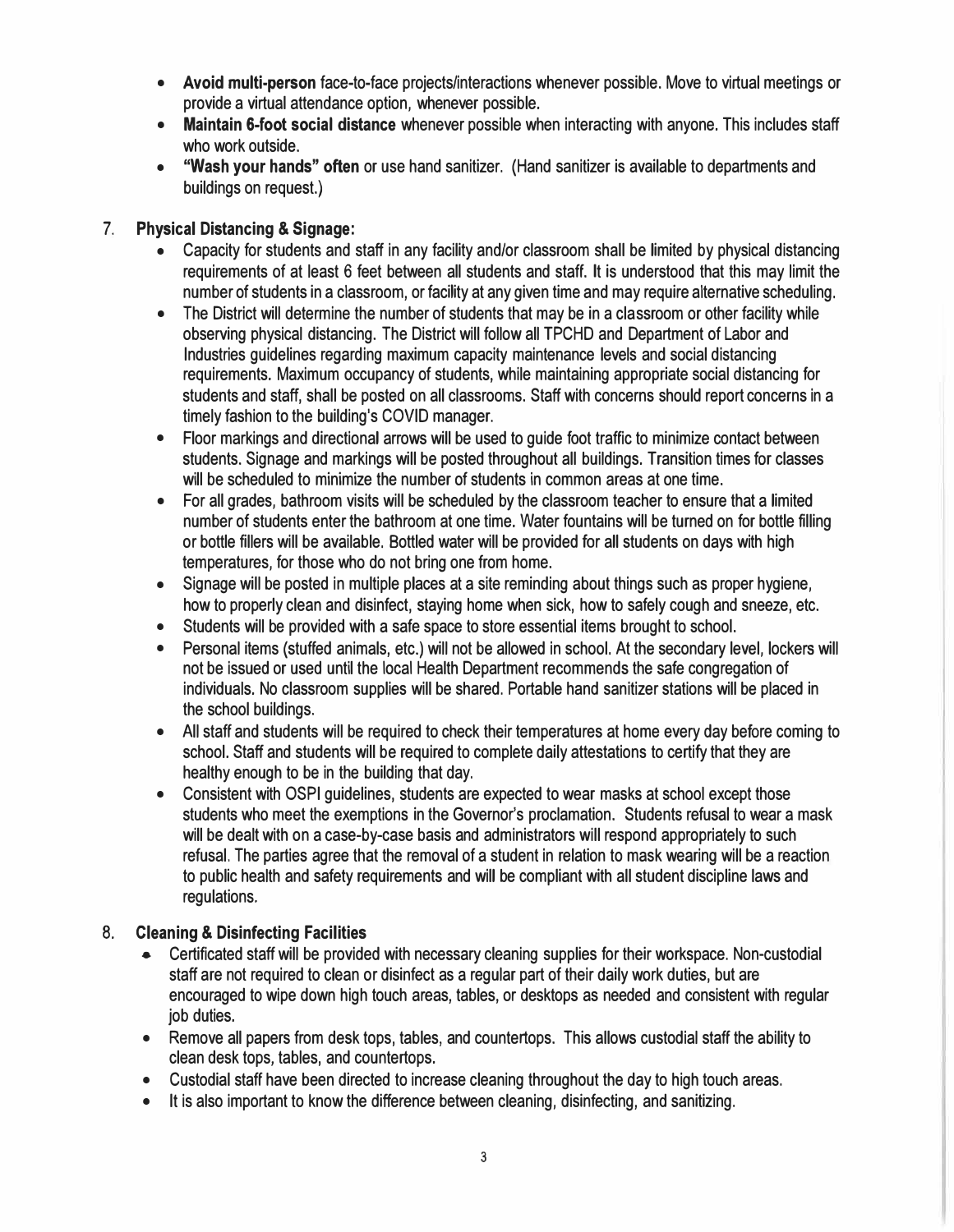- **o Cleaning removes germs,** dirt, and impurities from surfaces or objects. Cleaning works by using soap (or detergent) and water to physically remove germs from surfaces. This process does not necessarily kill germs, but by removing them lowers the numbers and the risk of spreading infection.
- o **Disinfection kills germs,** on surfaces or objects. Disinfecting works by using chemicals to kill germs on surfaces or objects. This process does not necessarily clean dirty surfaces or remove germs on a surface after cleaning, but it can further lower the risk of spreading infection.
- o **Sanitizing** lowers the number of germs on surfaces or objects to a safe level, as judged by the public health standards or requirements. This process works by either by cleaning or disinfecting surfaces or objects to lower the risk if spreading infection.
- o Products currently used by CPSD for disinfecting and sanitizing:
	- Hepastat 256- requires a 10-minute dwell time on surfaces to effectively work.
	- Envirox Non-Acid Disinfectant requires a 10-minute dwell time on surfaces to effectively work.
	- Envirox Absolute H2Orange2 112 Sanitizer Virucide
	- Aqueous Ozone
- The District will maintain its HVAC system consistent with industry protocols in response to COVID-19.
- 9. **Enhanced Screening Room**  A room will be designated in the building (not the Health Room) that students and/or staff can be brought to and maintain 6-foot distance between individuals.
	- Staff member assigned to support the Enhanced Screening Room should have the following PPE:
		- **o** KN95 mask with face shield
		- **o** Surgical gown
		- o Gloves
	- Staff member assigned will have access to a phone and contact information for students and staff.
	- Staff member assigned to the room will not be the nurse, LPN or Health Clerk. They can assess the student or staff member's health, if necessary. Potential staffing for the room includes: family involvement coordinators; campus supervisors; playground paraeducators; attendance clerks; and classroom paraeducators.

### 10. **Clarification of Definitions for Instruction** & **Leaming**

- Synchronous Instruction: Learning led by an instructor at a specified time in real time (live). Teachers will interact directly with students at specific times and days using *Teams.*
- Asynchronous Instruction: Learning that occurs independent of teacher presence. Time for this independent learning is built into the designated daily school hours. However, content can be accessed any time and students may work outside of the school day on the materials, content, and assignments.
	- **o** Certificated staff will remain available (logged in) during Asynchronous instructional times via *Teams* as well as phone or email communications during the workday. Certificated staff may schedule small group instruction or help sessions during Asynchronous time periods. A staff member who is engaged with face-to-face instruction will not be required to respond immediately to students who are engaging in asynchronous activities during the same time period. However, the employee will be required to maintain student attendance documentation consistent with District requirements.
- In-Person (Hybrid) Leaming: In general, the return to In-Person Learning model combines both inperson learning and distance learning. Students are expected to engage in learning each day following the guidelines. No schedule will include simultaneous in-person and remote learning instruction responsibilities for an individual teacher.
	- **o For Elementary**  The phase-in plan carefully moves from small groups of students (up to 15) onsite to a full return to the classroom beginning with preschool students. Depending on how a school can meet safety guidelines, students may attend onsite and other virtually. Under this phased-in approach to In-Person Learning students may be re-assigned teachers, and teachers